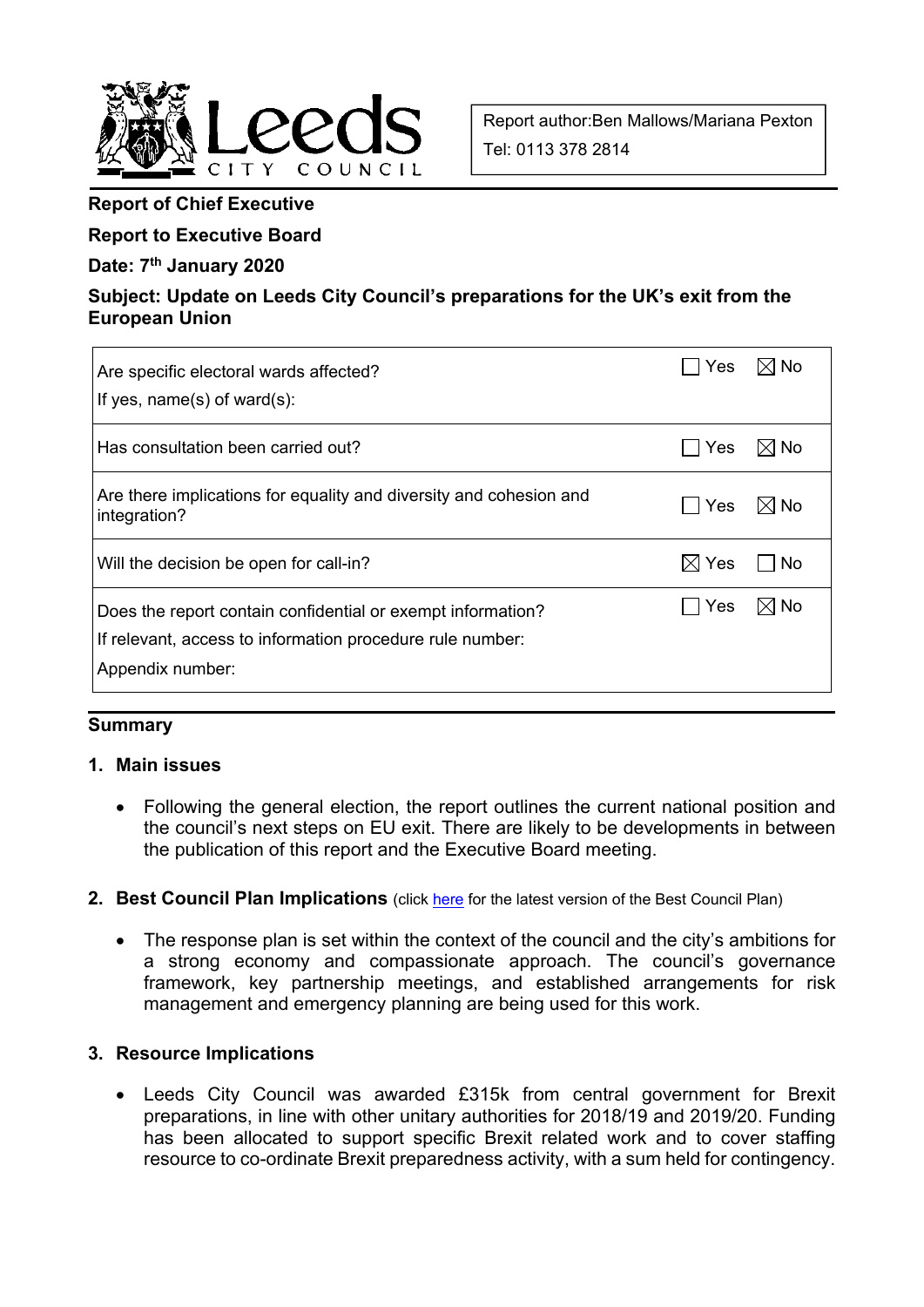## **Recommendations**

Executive Board is requested to:

1) Note the current national position and council's next steps to prepare the council and the city for the UK's exit from the EU.

#### **Purpose of this report**

1.1 This report provides Executive Board with an update on the Government's published plans for Brexit and the preparations that Leeds City Council continues to make for the UK's exit from the European Union. There are likely to be developments in between the publication of this report and the Executive Board meeting.

## **2. Background information**

- 2.1 Since July 2016, shortly after the EU referendum result, the council has been working to prepare for EU Exit in line with a five-point-plan approved by Executive Board, as follows:
	- Maintaining momentum on major development and infrastructure schemes, and economic growth projects;
	- Supporting business and key institutions;
	- Creating a more tolerant and united city;
	- Securing devolution: and
	- Providing confident, outward-looking leadership and image of Leeds as an international city.
- 2.2 During 2019, Executive Board received a series of reports about the strategic response plan covering the practical actions to be taken both in advance of and following EU exit against the backdrop of the ambition to have a strong economy and a compassionate city. This framework enabled a response to a range of EU exit scenarios, all informed by national planning assumptions and guidance.
- 2.3 The Chief Executive continues to be the regional Brexit lead for Yorkshire and the Humber, with a communication role between the 22 councils and Ministry of Housing, Communities and Local Government (MHCLG), Whitehall departments, and the Local Government Association.

#### **3. Main issues**

- 3.1 Following the general election on  $12<sup>th</sup>$  December 2019, a new Government was formed on 13<sup>th</sup> December 2019. At the time of publication, the new Government is intending to table the European Union (Withdrawal Agreement) Bill 2019-20 on 20<sup>th</sup> December 2020. This Bill provides for the UK to leave the European Union by 11.00pm on  $31<sup>st</sup>$  January 2020; as the new Government has a working majority it is expected that the bill will be approved by the Houses of Parliament. The UK will cease to be part of the EU, with no further representation in the EU Parliament, EU Commission or Council of Ministers.
- 3.2 A core part of the Withdrawal Agreement however is that there shall be a "transition period" which begins when the UK leaves the EU and ends on 31st December 2020. During the transition period the UK will follow current EU law in broadly the same way as it did as a member state; for example trade barriers and immigration rules will not change.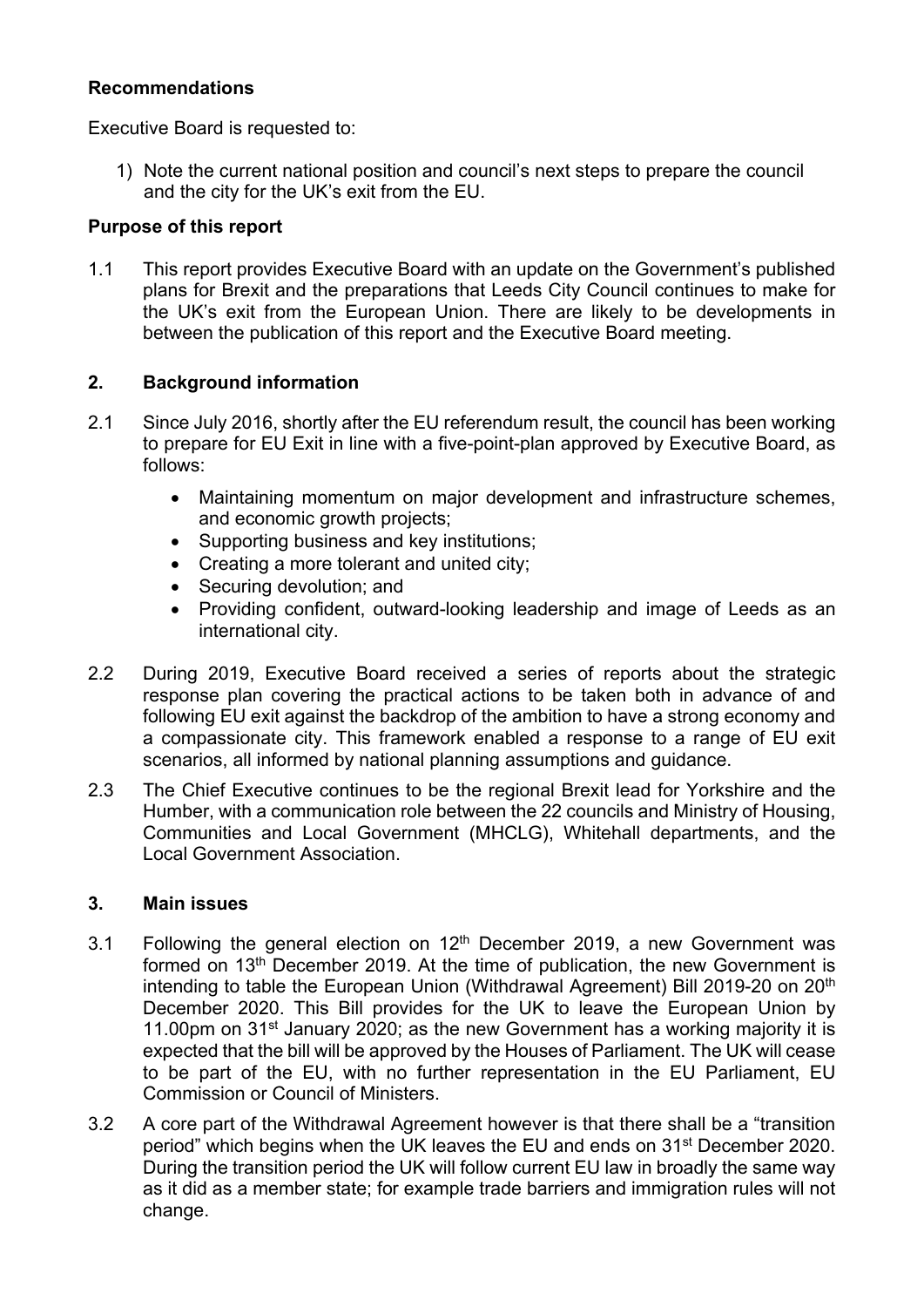- 3.3 The UK and the EU can jointly agree to an extension of up to two years; however this must be requested before 1<sup>st</sup> July 2020. Between the UK leaving the EU and the end of the transition period, the UK and the EU will be negotiating a future relationship building on the Political Declaration made by the UK and the EU on 17<sup>th</sup> October 2019. This will cover a wide range of areas including trade, transport, energy, visa free travel and security. If there is not a new agreement in place by the end of the transition period, then the UK would leave the EU with "no-deal". The government is expected to amend the European Union (Withdrawal Agreement) Bill 2019-20 to rule out any extension to the transition period beyond the end of 2020. The outcome of this will be known by the time of the Executive Board meeting.
- 3.4 Whilst there remains a possibility that the UK could leave the EU without a deal, it is less imminent and so the council will be concentrating in the next few months on the economic and social implications of the transition period, including the EU Settlement Scheme, and new arrangements as they become clear eg trade and regulatory implications.
- 3.5 There are both risks and opportunities to the city's economy, and the council continues to work with businesses and business representative groups, both through existing contacts and regular roundtable events. Intelligence from these groups, along with the findings of the Brexit Economic Impact assessment, is being used to highlight anything that may impact on the delivery of our Inclusive Growth Strategy.
- 3.6 Existing regional and local reporting structures to central government remain in place on an exception basis during this next phase so that the implications can be monitored and reported.
- 3.7 The council continues to progress the local implementation of the EU Settlement Scheme, providing support and a free ID checking service for EU citizens in five community hubs across the city. Local communications and promotional activity in relation to the scheme also continues to progress on a range of platforms including social media and through a number of local small grant funded voluntary sector organisations. The council continues to engage with the wider third sector locally and with colleagues regionally and nationally implementing the scheme.

## **Corporate considerations**

#### **4.1 Consultation and engagement**

4.1.1 The council will use existing partnership arrangements to engage with key partners in the city, supplemented by specific arrangements where needed. The communication and engagement with partners during 2019 has been very valuable.

#### **4.2 Equality and diversity / cohesion and integration**

4.2.1 The council will continue to monitor this using existing arrangements as the implications of EU exit become clearer, especially the impact on communities and vulnerable people. Where needed, an Equalities Impact Assessment will be undertaken once there are specific policies and plans developed.

#### **4.3 Council policies and the Best Council Plan**

4.3.1 Brexit continues to be a highly complex and dynamic policy agenda with a number of potential short, medium and long term implications for citizens, communities and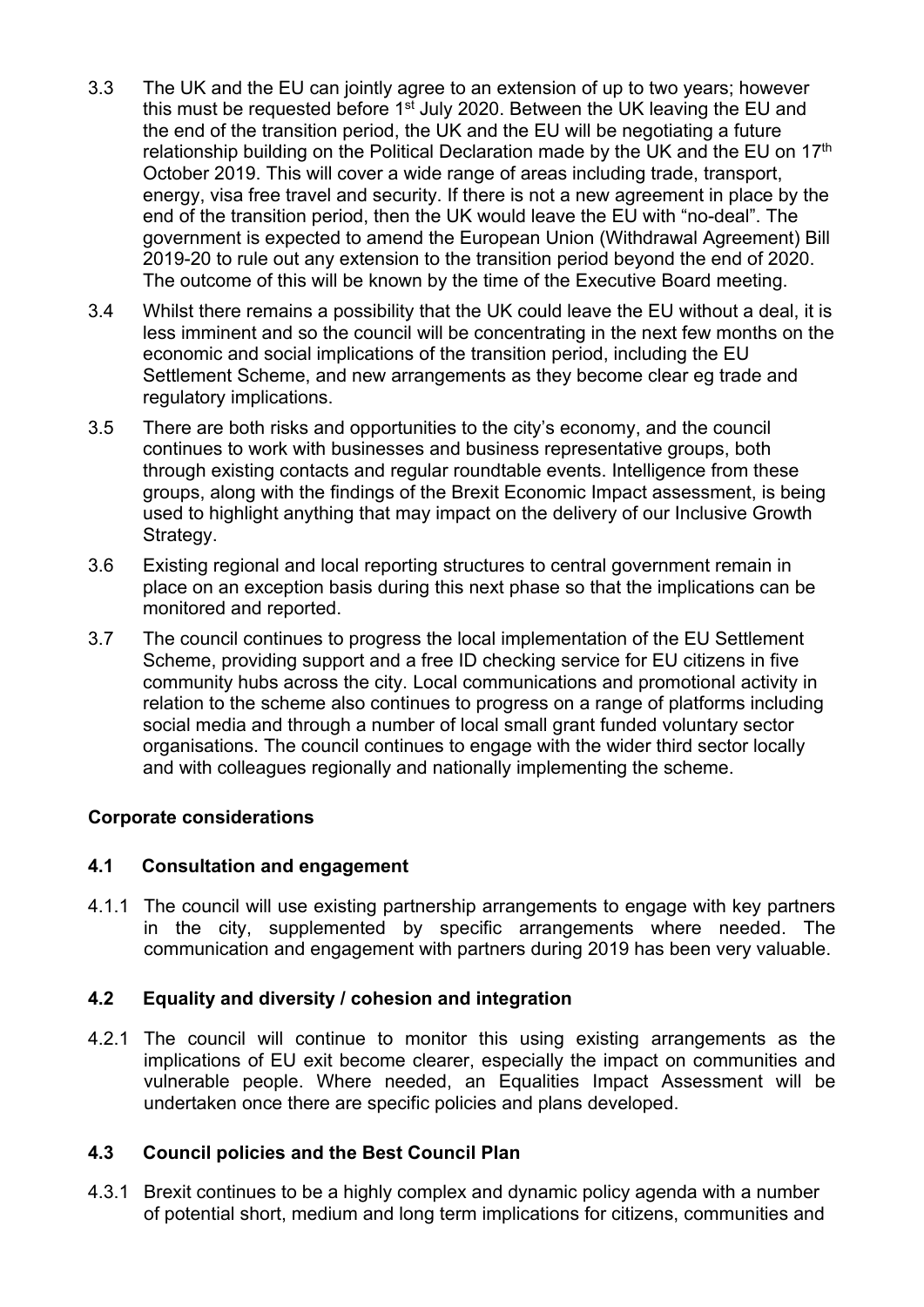businesses in Leeds. We will continue to use the ambitions and values to help deal with the uncertain context so that Leeds can be a compassionate city with a strong inclusive economy.

#### Climate Emergency

4.3.2 It is too early to know what the specific implications of EU exit will mean, but the Climate Change paper elsewhere on the agenda describes the clear ambitions for the council and the city.

#### **4.4 Resources, procurement and value for money**

- 4.4.1 This will be considered on an ongoing basis as the implications of EU exit become clearer and will be subject to further specific decision-making processes when required. Leeds City Council was awarded £315k from central government for Brexit preparations, in line with other unitary authorities for 2018/19 and 2019/20. Funding has been allocated to support specific Brexit related work and to cover staffing resource to co-ordinate Brexit preparedness activity, with a sum held for contingency.
- 4.4.2 The impact of Brexit on local government settlement remains unclear at the time of writing, with the implications of that covered in the Budget paper elsewhere on the Executive Board agenda.

#### **4.5 Legal implications, access to information, and call-in**

4.5.1 There are no specific legal implications arising from the recommendations in this report at this stage. A verbal update can be provided at the meeting if the national context changes significantly.

#### **4.6 Risk management**

4.6.1 The risks related to the UK's exit from the EU which have been reported before will continue to be monitored through the council's existing risk management processes, with relevant risks on the council's corporate risk register including the UK exit from the EU as a possible source i.e. an event that may cause a risk to arise.

#### **5 Conclusions**

5.1 This report provides an update on the Government's published plans for EU exit, what will happen as the UK leaves and the activity in the transition period. Work will continue with partners in the city to exploit opportunities offered by EU exit and minimise risks.

#### **6 Recommendations**

- 6.1 Executive Board are requested to:
	- Note the current national position and council's next steps to prepare the council and the city for the UK's exit from the EU.